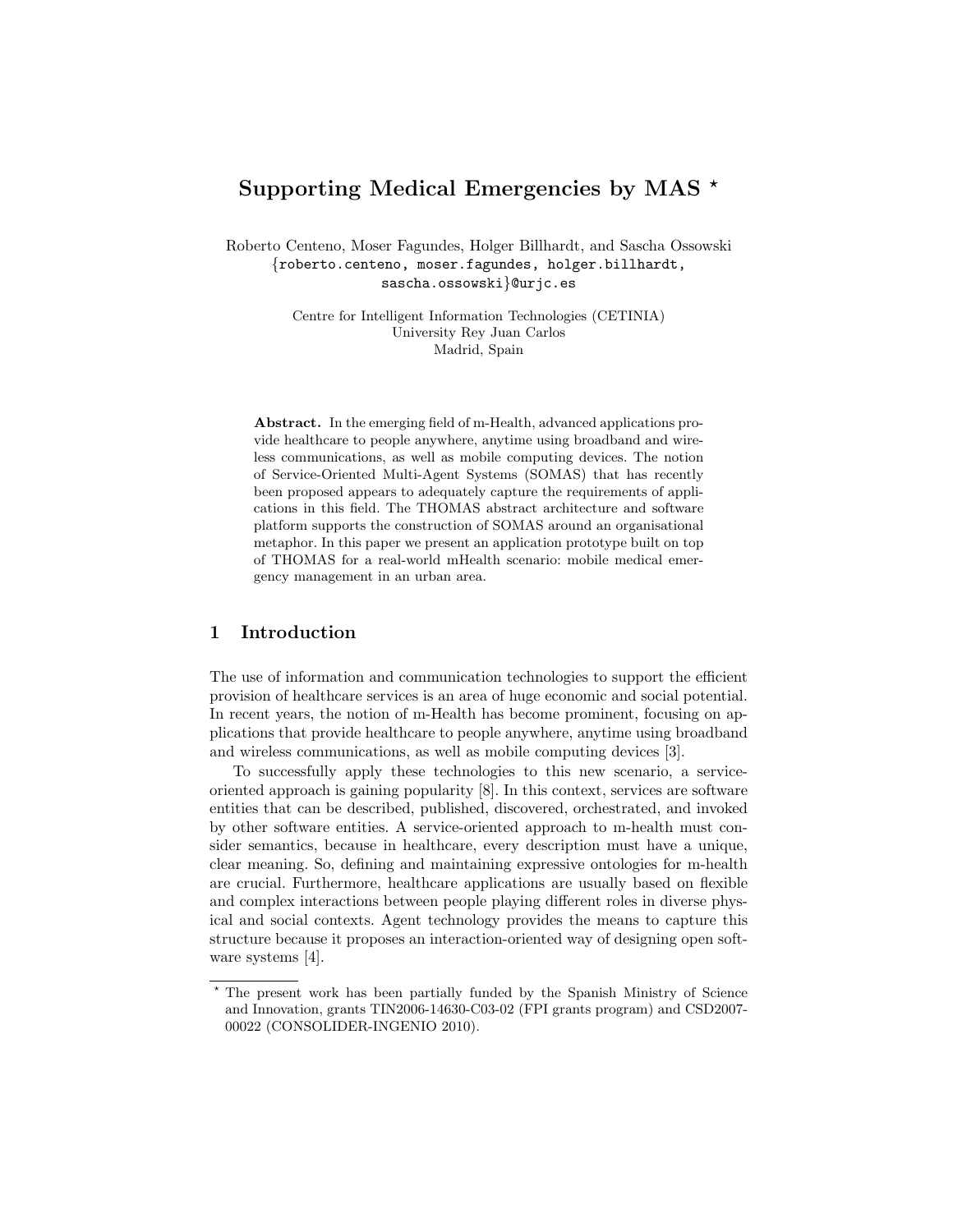Although these research fields have diverse backgrounds and motivations, there is a growing interest in bridging the different worlds: on the one hand, software agents can be viewed as potential users and providers of semantic services, on the other, web service technology can be used to support the interactions in multiagent systems. To this respect, the notion of Service-Oriented Multi-Agent Systems (SOMAS) has recently been put forward [7, 9]. However, very few approaches go beyond a shallow integration, that not only refers to the conceptual level, but also affects the proper mechanisms used in the system [6].

The approach taken by the THOMAS project (MeTHods, Techniques and Tools for Open Multi-Agent Systems) uses the notion of organisations as a key abstraction to build SOMAS in open environments. It defines an abstract architecture, as well as a software platform, where agents and services interact according to norms and rules put forward by the organisational structure [12].

In this paper, we describe the application of THOMAS to a case study for a next-generation m-health scenario: the coordination of the different actors (patient, emergency centre, ambulances, hospitals, etc) involved in urban medical emergency management based on wireless mobile technology. Our application is build on top of the THOMAS abstract architecture, and is based on real-world data provided by the Madrid Medical Emergency Service (SUMMA112).

The paper is organised as follows. Section 2 describes our problem domain, the management of medical emergencies in the Autonomous Region of Madrid, and outlines our model of it. Section 3 presents the application prototype designed to deal with these problems. A particular scenario of a medical emergency which has been implemented is presented in section 4. Section 5 concludes our work and points to future lines of work.

## 2 Semantic Domain Model

Medical emergencies have a high priority given the potential life risk to the patients. These extreme circumstances demand the usage of appropriate resources within an acceptable response time.

In the Autonomous Region of Madrid in Spain, medical emergencies are handled by the SUMMA112. The services provided by SUMMA112 include: reception and management of medical calls, management of beds in hospitals, coordination and assistance of medical emergencies "in situ" and inter-hospital transportation of patients. Human resources consist of approximately 100 call operators, 36 medical doctors and 36 coordination technicians. Material resources include four classes of vehicles for medical assistance: Emergency Mobile Units (Mobile UVI) for advanced life support "in situ", occupied by one medical doctor, one DUE and two technicians; Rapid Intervention Vehicles (VIR) equipped with technology and medical instruments similar to Mobile UVIs (its purpose is to reach the patient as fast as possible); Home Assistance Units; and helicopters. The SUMMA112 coordination centre receives more than 1.200.000 emergency calls per year – almost one call each 30 seconds. Around 60.000 of these calls are classified as situations of life risk and receive assistance of Mobile UVIs, VIR or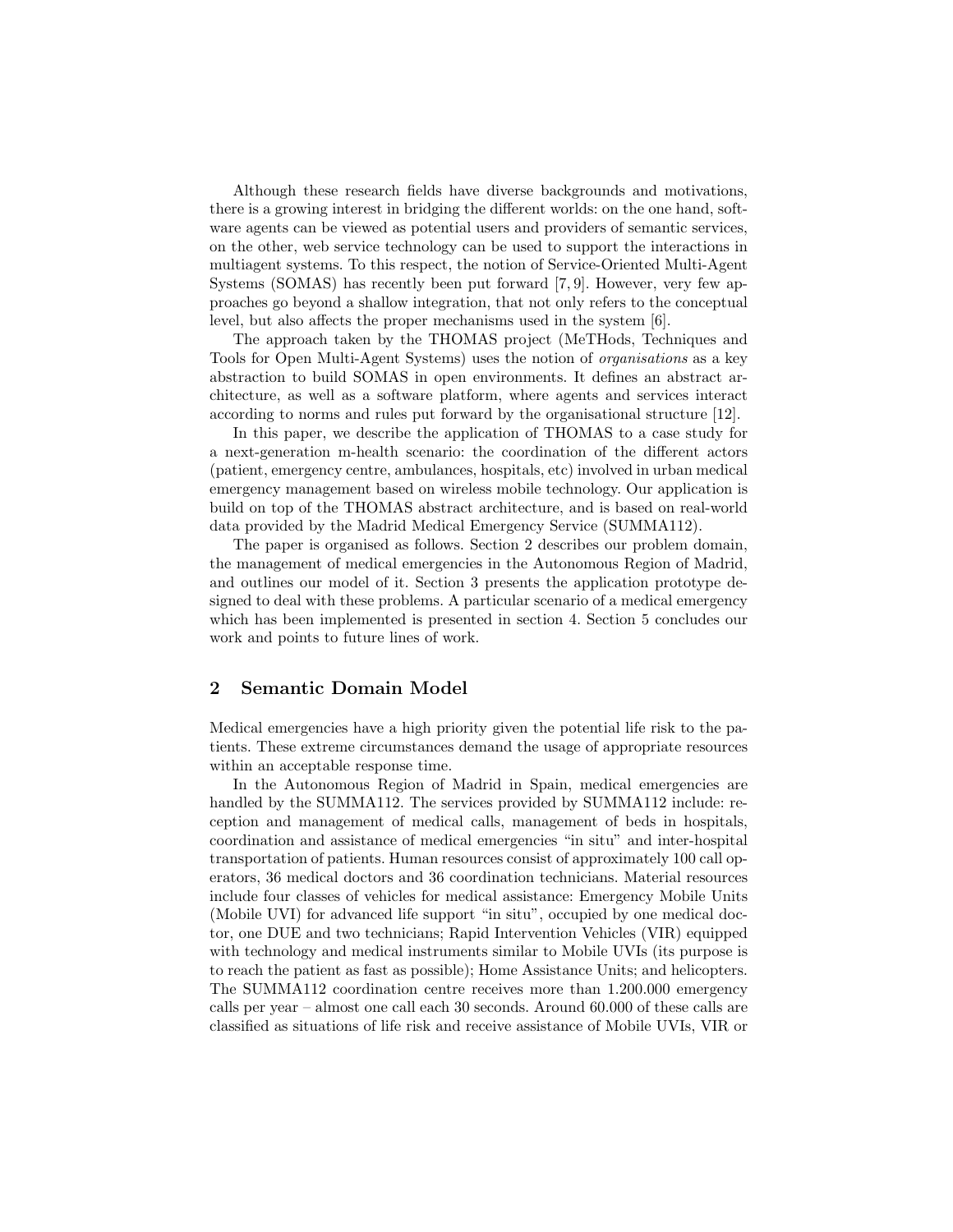helicopter. The centre's capability of receiving calls is  $3.000.000$  per year  $(8.000$ per day).

Out of the various services provided by the SUMMA112, we are particularly interested in the different processes that take place in medical emergency assistance, including the transportation of patients to hospitals. This is one of the most active tasks of the SUMMA112 and certainly one of the tasks with a high social impact. The assistance in medical emergencies is managed by SUMMA112's coordination centre. The human resources of the centre play the following roles: Supervisor is the highest responsible for the assistance operation inside and outside the Coordination Centre of SUMMA112; Medical Doctor Regulators regulate the incoming calls, decide which resource to assign given the circumstances, and provide medical aid to the patients; Technicians mobilise the resources assigned by the Medical Doctors Regulators; Operators are the professionals that receive the calls and catch the first data; Nursery staff manage the inter-hospital transportations and bed allocation in the hospitals.

A typical medical emergency assistance starts when a patient calls SUMMA112, asking for assistance. The call is received by an Operator, who gathers the initial data from the patient. Then she forwards the call to a Medical Doctor, who assigns the resources to attend the request according to its evaluation. In some cases the Operator forwards the call directly to the Technician. The Medical Doctor assigns the resource, however it does not mobilise the resource. Technicians do this task by selecting the units taking into account their availability, distance and time to reach the patient, type of resource (ambulances with different capabilities and outsider's resources, such as Red Cross, Civil Protection). Finally, according to the patient condition, she is transported to a hospital.

We have modelled the structure of the application domain as a semantic model. The main classes in the model are: Hospital, Patient, Vehicle and SUMMA. Other classes, some of them inherited, were modelled in order to specify these main classes. Figure 1 presents a Protege screenshot highlighting the Patient class which has the object properties has-disease and has-medical-record. The remaining properties of a patient are specified through data-type properties.

#### 3 System Architecture

The aim of our system is to provide decision support and value added services to the actors involved in medical emergency assistance procedures, basically, to physicians, patients and coordination staff. There are two factors that have determined the basic decision regarding the system architecture. The first factor consists of the complexity of the underlying application domain and its natural structure – namely a set of autonomous entities that collaborate with each other in order to obtain their goals. The quality of the whole system depends strongly on the efficiency and effectiveness of this collaboration, that is, on the mechanisms used to organise and coordinate the interactions among the active entities. With this in mind, we have chosen an organisation-based multiagent system as the primary architecture. Organisation-based multiagent systems allow for the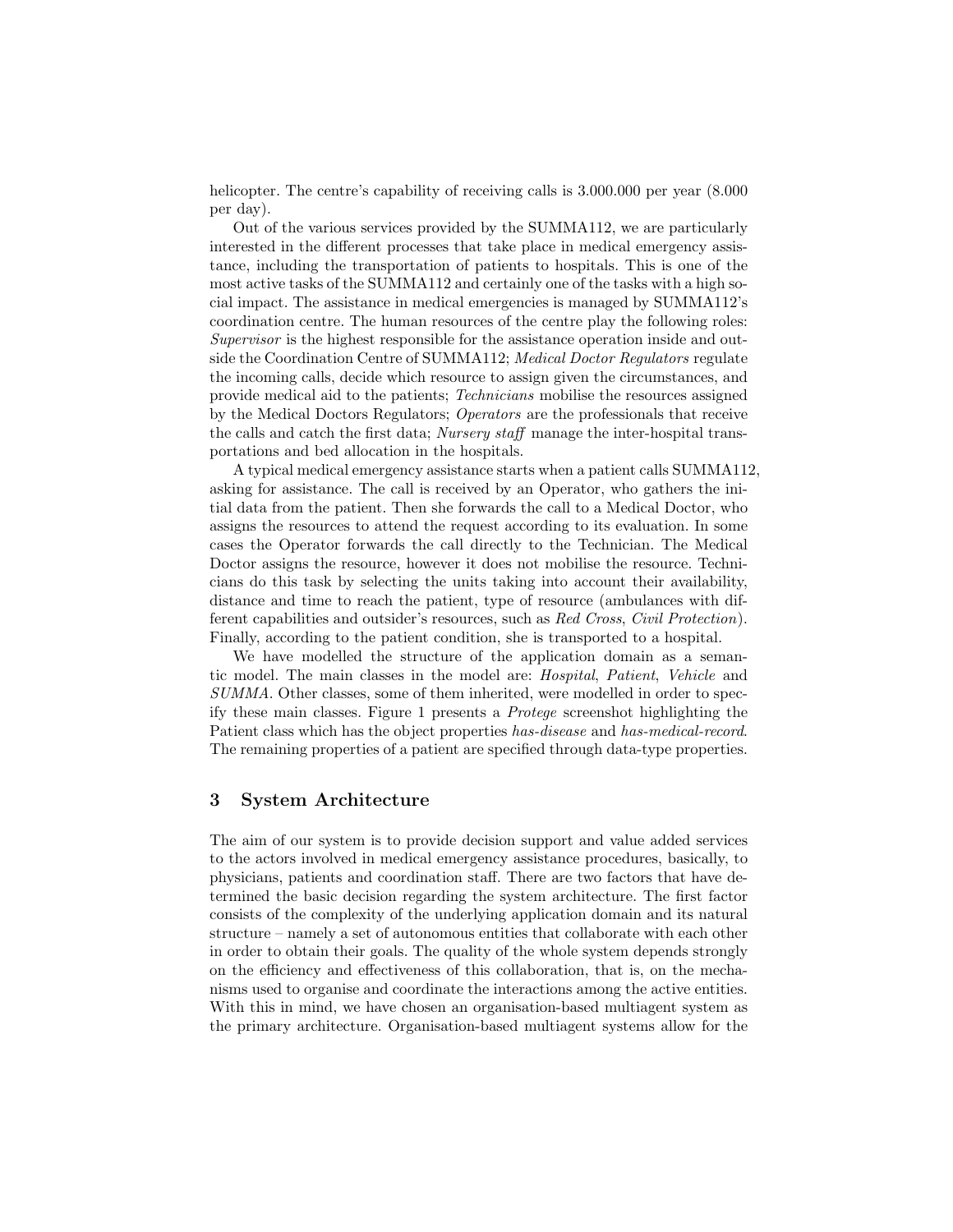

Fig. 1. Classes modelled using the Protege tool

inclusion of organisational mechanisms or elements (e.g., norms, incentive and punishing mechanisms). Such elements assure the functioning of the system and can improve its efficiency by controlling and manipulating the possible interactions that may take place, that is, without considering the actual agents that will participate in the system. The entities that participate in the domain are represented by agents playing predefined roles in an organisation (mHealth organisation).

The second factor we have considered is the fact that identified entities in the application domain can be classified into two classes:  $i)$  active entities whose actions are driven from objectives and that possess a certain degree of freedom in their actions, and  $ii)$  entities that actually act as providers of certain services (e.g. a medical record store, emergency centre finder, etc.). We propose an architecture where active entities are implemented as agents and non-active entities as web services, and outline its implementation on top of the THOMAS platform [1].

#### 3.1 THOMAS Platform

The THOMAS platform implements an abstract architecture for open multiagent systems based on the organisational paradigm. The agents have access to the functionality offered by THOMAS through a range of services included in several modules. The main components of THOMAS are the following:

– Service Facilitator (SF): this component provides simple and complex services to the active agents and organisations. Basically, its functionality is like a yellow page service and a service descriptor in charge of providing a green page service.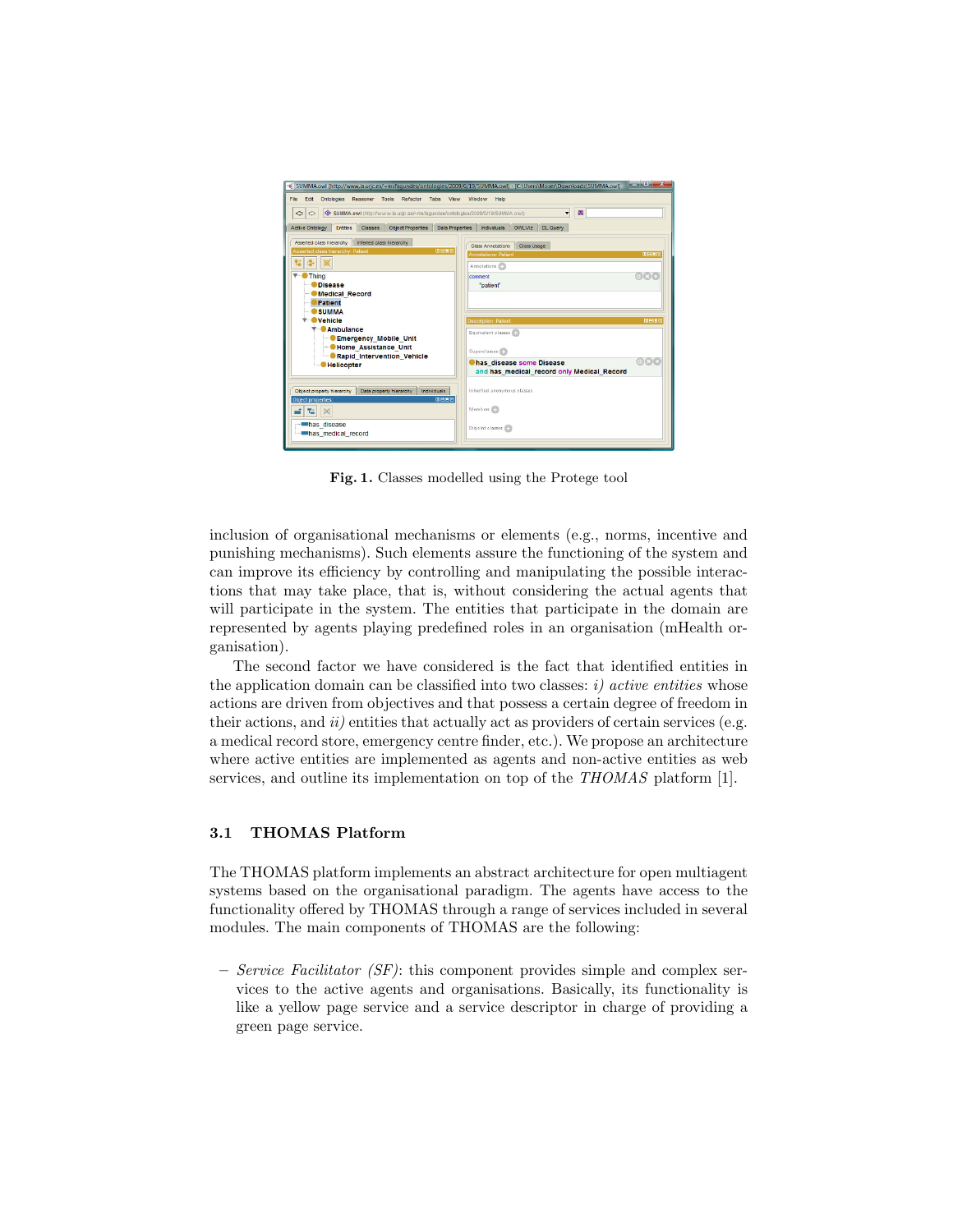- Organisation Manager Service (OMS): it is mainly responsible of the management of the organisations and their entities. It allows to create and to manage organisations.
- $-$  Platform Kernel (PK): it maintains basic management services for an agent platform; it is in charge of communication between agents, etc.

Besides the possibility to structure an application through the concept of organisation, THOMAS allows for a seamless integration of multiagent systems with web services. Web services can be easily included and can be registered in the service facilitator.

Figure 2 presents the system architecture using the THOMAS platform. Our mHealth application prototype makes use of the SF, OMS and PK modules of the platform.



Fig. 2. System architecture

#### 3.2 Domain System Architecture

The whole system has been implemented as an mHealth organisation within the THOMAS platform. We have mapped the active entities of the semantic domain model to roles in that organisation. We defined the roles: patient, hospital, ambulance, emergency coordinator, and "service provider". The organisation requires exactly one agent to play the role "emergency coordinator". The other roles can be played by any number of agents. The last role is used to define agents that provide access to web services. The non-active elements of the semantic model have been mapped to the following web services: "medical record store", "emergency centre finder", "ambulance finder", "hospital finder". All these web services are accessible through "Service Provider Agents" (agents playing the role "Service Provider").

In our current prototype, the organisation comprises one type of agent for each possible role in the organisation: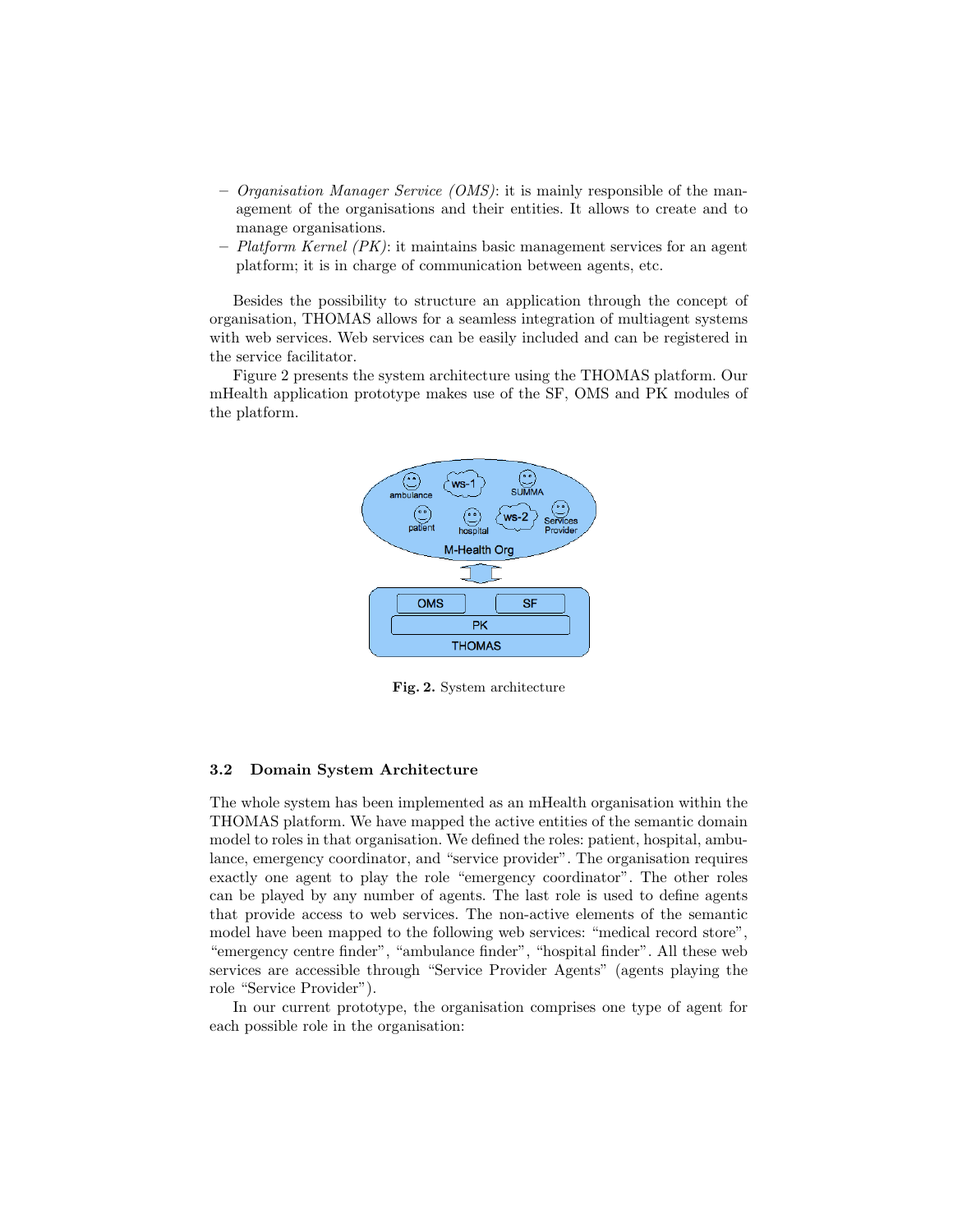- Patient: Agents playing role patient represent potential users of medical emergency assistance. Each agent playing the role patient allows the user to contact an emergency centre. For this, the agent uses web services (if available) in order to find the closest emergency centre. If a centre is found, the agent automatically engages an interaction with the agent representing the centre to perform an emergency call. In this call it informs about the current location of the patient and a description of the symptoms (obtained through an user interface).
- Hospital: Agents playing this role represent a hospital. Each hospital has different characteristics such as the number of available beds, the set of diseases the hospital is able to treat, location, etc. In the scope of the mHealth organisation, hospital agents decide whether a patient should be admitted, taking into account the number of free beds, the dangerousness of the illness, etc.
- Ambulance: agents which are playing this role in the organisation, represent an ambulance vehicle together with the human resources assigned to it. In our current prototype, we have not taken into account the different characteristics of the ambulances: all emergency vehicles are assumed to offer the same services. Ambulance agents can receive missions to take patients and to find the "best" hospital for each patient. When a new mission is received, the ambulance has to pick up the patient, to decide upon the "most adequate" emergency centre for her treatment (usually the closest hospital that provides the medical services needed), and to transport her to this destination. The ambulance agent has to inform the emergency coordinator when a mission is accepted and at the same time it can obtain medical history data of the patient from appropriate web services (if they are available). This functionality may be very useful because it allows the physician travelling in the ambulance to analyse the patient's medical history before they actually arrive at the patient's location.
- **SUMMA:** This agent plays the emergency coordinator role which is a main piece in the organisation. An agent playing this role is able to receive emergency calls from patients, and to find the "best" ambulance for each case, thus performing the high-level management of the emergency assistance procedure.
- Services Provider: Service provider agents provide access to web services.

Regarding web services, we have implemented simple web service instances for each identified type of service:

- Emergency Centre Finder: this service finds the responsible emergency centres for a given location. The result of the invocation of this service will be the identifier of an agent which is playing the emergency coordinator role, in our particular case, the SUMMA agent. This service could be external to the organisation.
- Medical record store: this web service allows agents to store and retrieve the patients' medical history data providing user name and password. This service could be external to the organisation.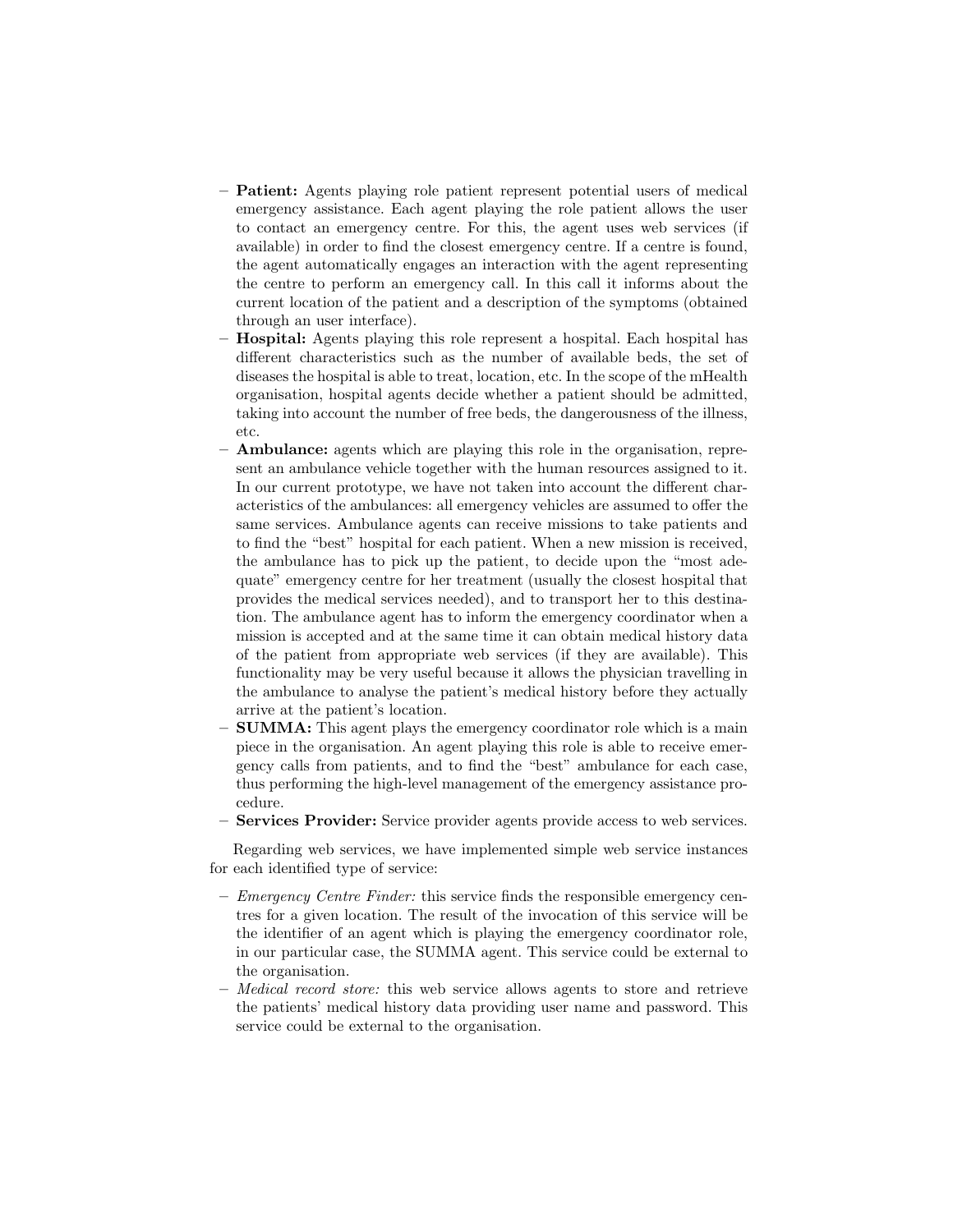- $-$  Ambulance finder: this service can be considered as internal to an emergency coordinator centre. The service may be implemented with different strategies to decide which is the best ambulance to assign to a given patient. In the current stage, we return the ambulance that is closest to the patient's position.
- $-$  Hospital finder: similar to the ambulance finder, this service is considered to belong to the organisation. It is used by an agent playing the role ambulance to obtain the most appropriate destination hospital for a given patient. Currently we assign the closest hospital to the patients location that is able to treat the identified disease.

As mentioned before, within the organisation, all web services are made accessible through service provider agents. The web services have been specified using the standards OWL-S [2] and WSDL [10]. This allows for using standard techniques for service discovery, composition, etc. One advantage of implementing the last two tasks as web services is that we can easily compare different strategies to assign ambulances and hospital to patients.

#### 4 Case Study

In order to evaluate our system we have created a spatial environment simulation tool in which the mHealth organisation can be embedded.

#### 4.1 Spatial Environment Simulator

The environment simulator is an independent module that captures key features of our problem domain. It has two fundamental functions:  $i$ ) it allows to set up agents (and thus, organisations), and  $ii$ ) it recompiles information about the actions that take place in the organisation. The simulation tool is composed of a control layer and a graphical interface.

The control layer receives the actions/interactions and updates the scenario according to these actions. The agents interact with the simulator using the FIPA-REQUEST protocol. The message parameters vary according to the intended action and the role played by the agent. The actions are executed asynchronously – in the exact time step the simulator receives the requests.

Before the simulation starts, the participant agents have to register in the simulator. The registration also follows the FIPA-REQUEST protocol, where the agent specifies its name, role and initial location in the message content. Once the simulation begins, the environment is constantly updated. Basically the simulator controls two parameters: time and location. It represents a spatial world where each agent is positioned at a particular location and at a particular point in time.

According to the role played by an agent, it has a set of available actions. Three roles are represented in the physical environment: patients, hospitals and ambulances. Figure 3 illustrates the set of available actions for each role as well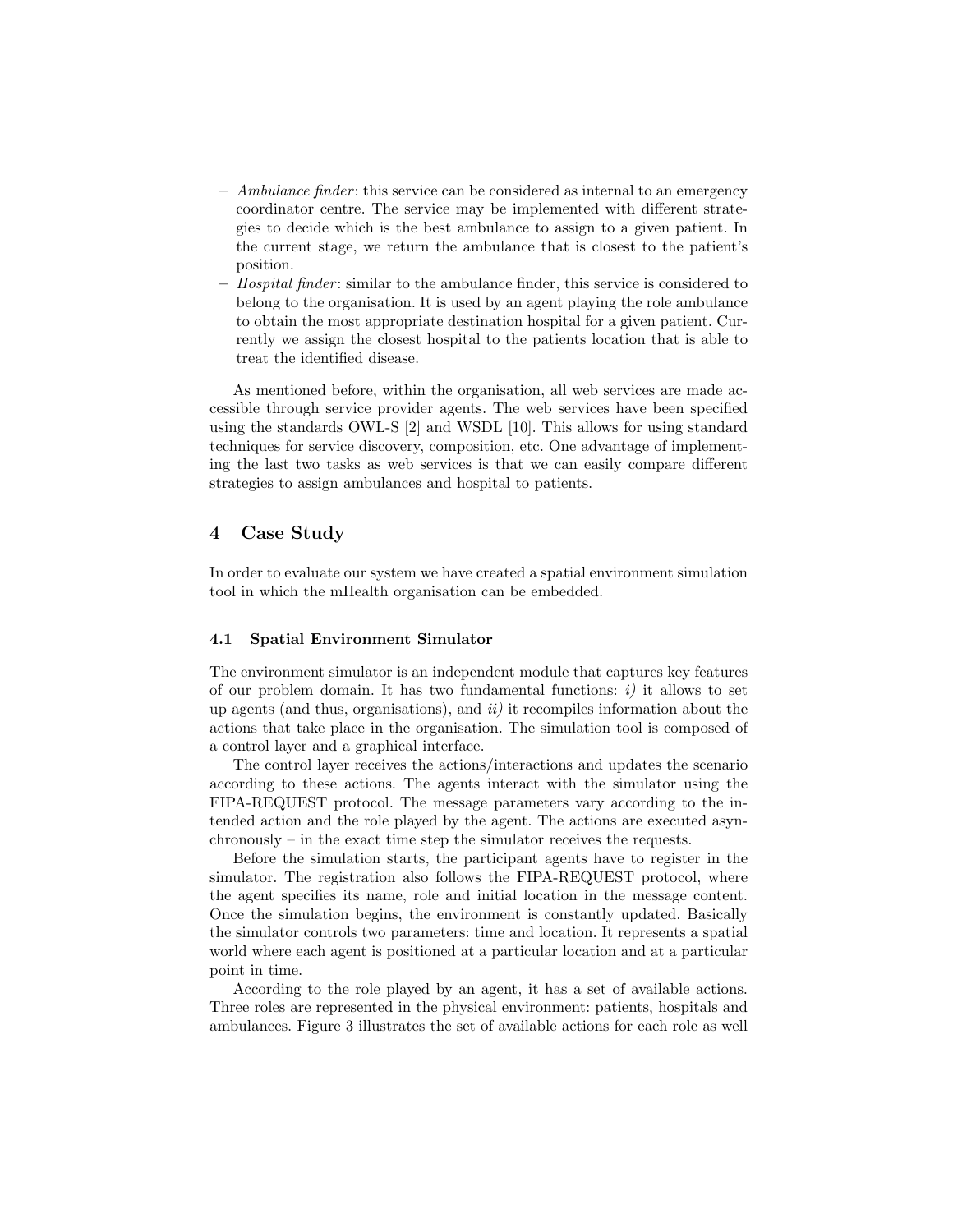as the simulator design. Patients have only one available action which consists of informing their position in the map in order to receive assistance. The hospitals are able to accept or refuse patients brought by the ambulances, as well as to release the patients. Finally, the ambulances are able to catch patients that ask for help, release patients in the hospitals, and move around the physical environment by specifying a destination position. Complex routes can be composed by specifying a sequence of positions. Figure 3 illustrates the simulator design and the set of available actions for each role.



Fig. 3. Simulator design and available agent actions

Figure 4 illustrates the graphical interface by showing an execution where five hospitals (Escorial, Cantoblanco, CarlosIII, DoceOctubre and Fuenlabrada), one ambulance  $(Ambulance1)$  and one patient  $(Patient1)$  joined the mHealth organisation. On the left side of the figure it is shown the checkbox for hospital selection. This *checkbox* window is not part of the simulator, but part of an agent launcher.



Fig. 4. Simulator screenshot

While the simulator implements real geographical coordinates, at the moment the simulation of travel times is still somewhat simple, as it currently does not take into account the specific topology of the Madrid road network.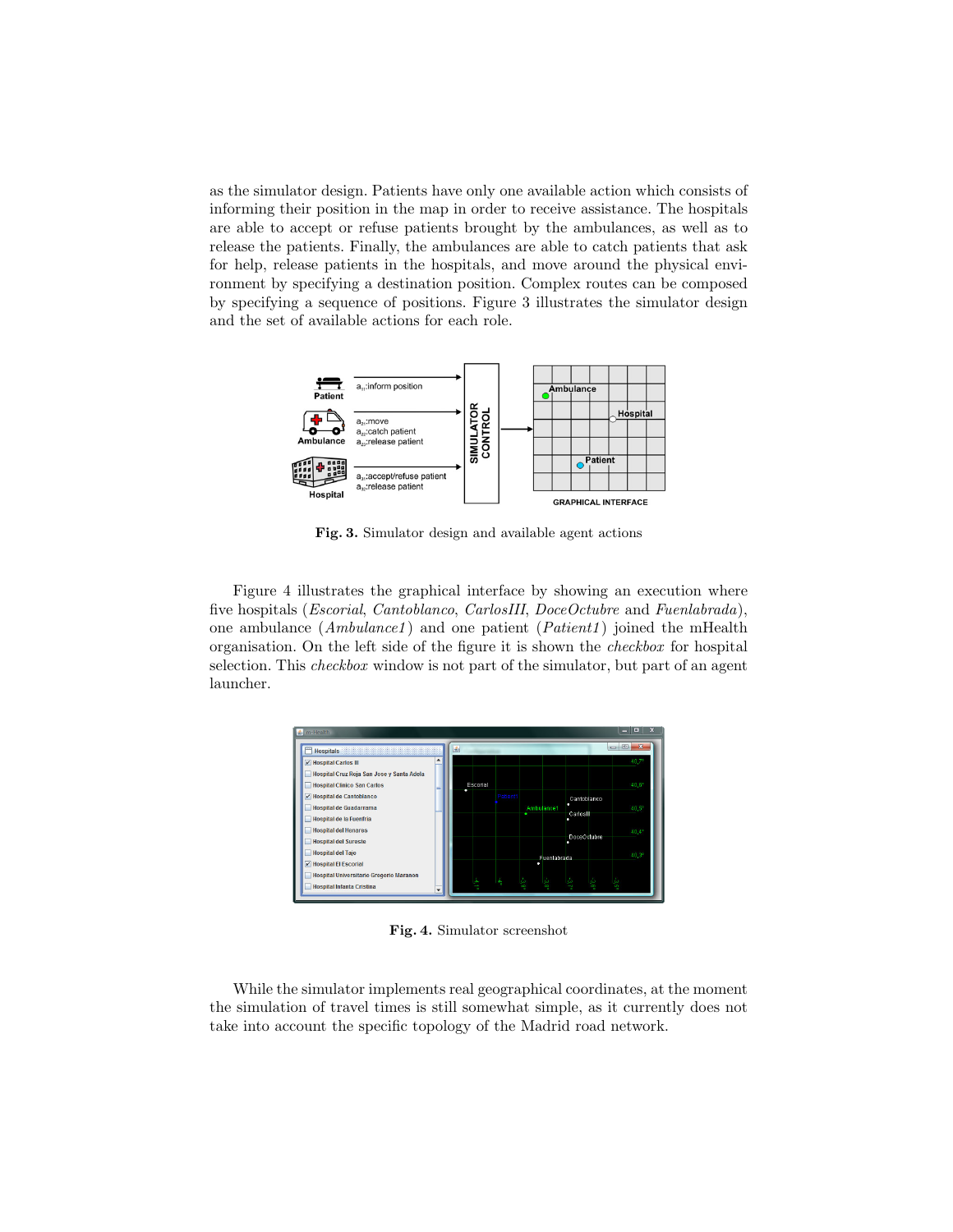#### 4.2 Medical Emergency Assistance Example

We have used the environment simulation tool to carry out several example traces. In order to do so we have set up the mHealth organisation with 31 hospitals and 60 ambulances. The data of the hospitals regarding bed capacities, and ability to treat certain diseases correspond to the hospitals existing in the Autonomous Region of Madrid. In the following, we describe one trace as an example.



Fig. 5. Case study sequence diagram

Suppose that Bob, a British tourist visiting Madrid, suddenly feels a strong pain in his chest. As this is his first time in Madrid, he does not know what he should do. However, he carries his PDA with the mHealth software suite installed. In this emergency situation, Bob's personal agent joins the *mHealth* organisation playing the patient role. Immediately, the patient agent contacts a services provider agent looking for an emergency centre finder service.

When this service is found it returns the SUMMA112's identifier which is the agent playing the emergencies coordinator role in the mHealth organisation. Together with the SUMMA112's identifier the patient agent receives the form for the patient's data and symptoms. This form is shown to Bob in order to fill it out.

Once Bob selects his symptoms the form is sent to the agent SUMMA112 by the patient agent. When the SUMMA112 receives the new emergency call, it uses its classification method to classify the emergency and to perform a preliminary diagnosis. SUMMA112 detects that Bob is most likely suffering a hearth attack. Therefore, he is classified as an urgent patient that needs an ambulance urgently.

The SUMMA112 agent will use its ambulance finder service to select the most adequate ambulance to take Bob. Ambulances number 3, 6 and 28 are available closed to Bob's current location. The ambulance finder service will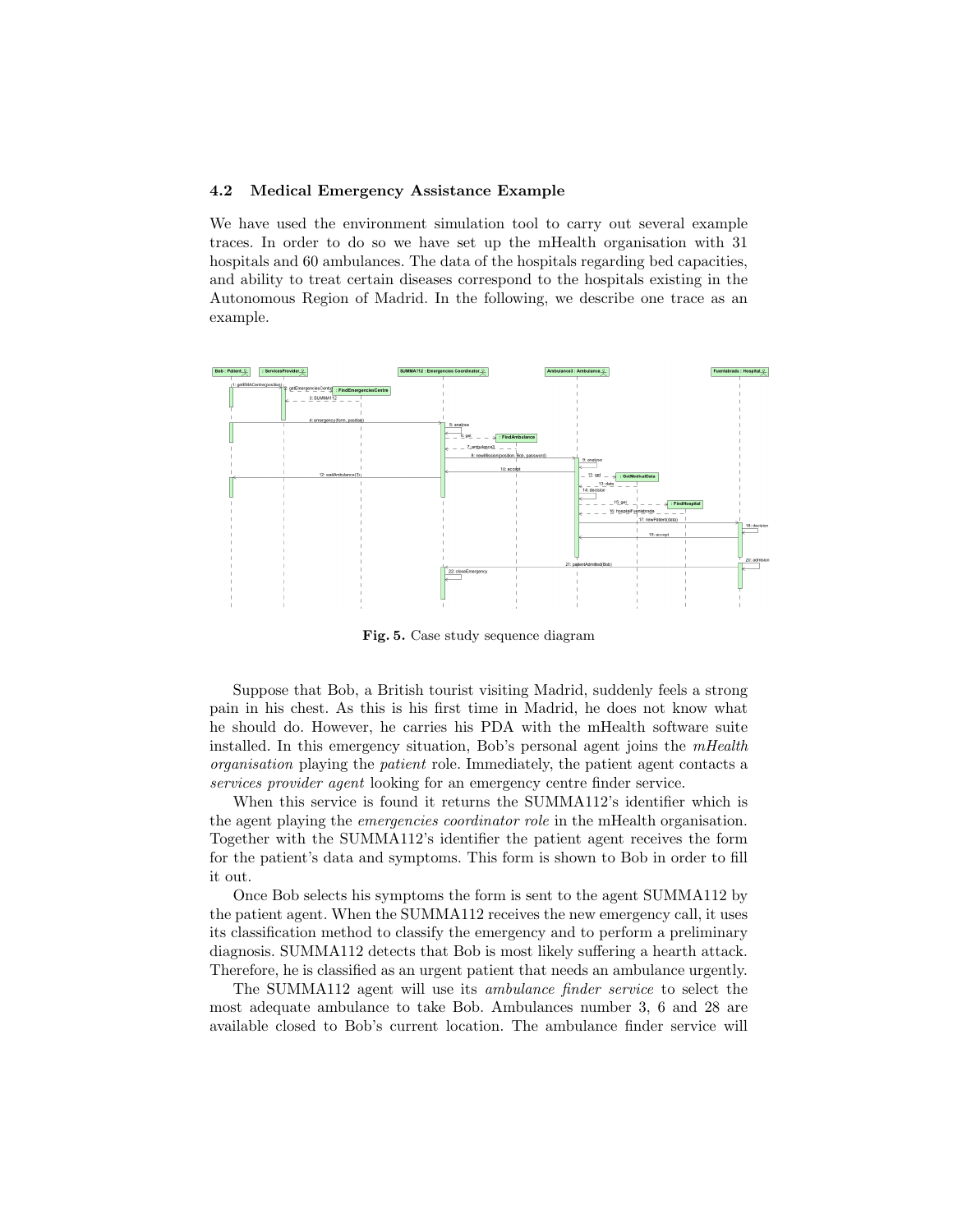select ambulance 3 because it is the closest among all available ambulances in that area.

After an ambulance is selected, the SUMMA112 agent sends a message with the new mission to the *ambulance* 3 agent, which is the agent representing *ambu*lance 3 in the mHealth organisation. When ambulance 3 receives the new mission it confirms to accept to take Bob immediately.

While the vehicle is going to Bob's position, the *ambulance*  $\beta$  agent tries to find possible providers of medical data of patients. It finds the service provider agent that implements the medical record store service and obtains all available medical history data for Bob. Once the medical history is obtained it is shown to the physician in ambulance 3. The physician analyses the data and can determine the required assistance.

When *ambulance* 3 arrives to Bob's location, the physicians records his symptoms and perform an "in situ" diagnosis and decide to what hospital he should be taken. In order to do so, the ambulance 3 agent uses the hospital finder service sending Bob's location, symptoms and diagnosis. Taking into account these information and the set of available units in the medical centres, the Fuenlabrada hospital is selected because is the nearest hospital which is able to treat heart attacks.

After that, the ambulance 3 agent sends a message to the agent representing the Fuenlabrada hospital requesting the admission of the new patient. At this moment, the hospital decides to admit Bob because it has free beds and Bob is transferred to the hospital as fast as possible.

Finally, when Bob is admitted at the hospital, the Fuenlabrada hospital agent informs SUMMA112 agent about the admission of Bob. At this point, the SUMMA112 agent closes the case successfully.

## 5 Conclusions

In this paper we have presented an application prototype in the m-health domain. The aim of the application is to provide decision support and value added services to the actors involved in medical emergencies - physicians, patients, hospitals and coordination staff. According to the characteristics of the domain, an organisation-based multiagent system has been chosen where a set of autonomous entities collaborate with each other in order to assist medical emergencies successfully. Along the medical emergency assistance process there exists some entities which just provide certain services without any notion of objectives (e.g. medical record store, emergency centre finder, etc.). In order to best incorporate such services the organisation-based multiagent system has been combined with service oriented computing. With this in mind, our application has been built as an instantiation of the THOMAS abstract architecture – an architecture that combines both technologies, allowing agents to interact with services according to norms, roles, etc., in the scope of an organisation. We have illustrated the dynamics of our prototype by a case study based on real-world data provided by the Madrid Medical Emergency Service (SUMMA112).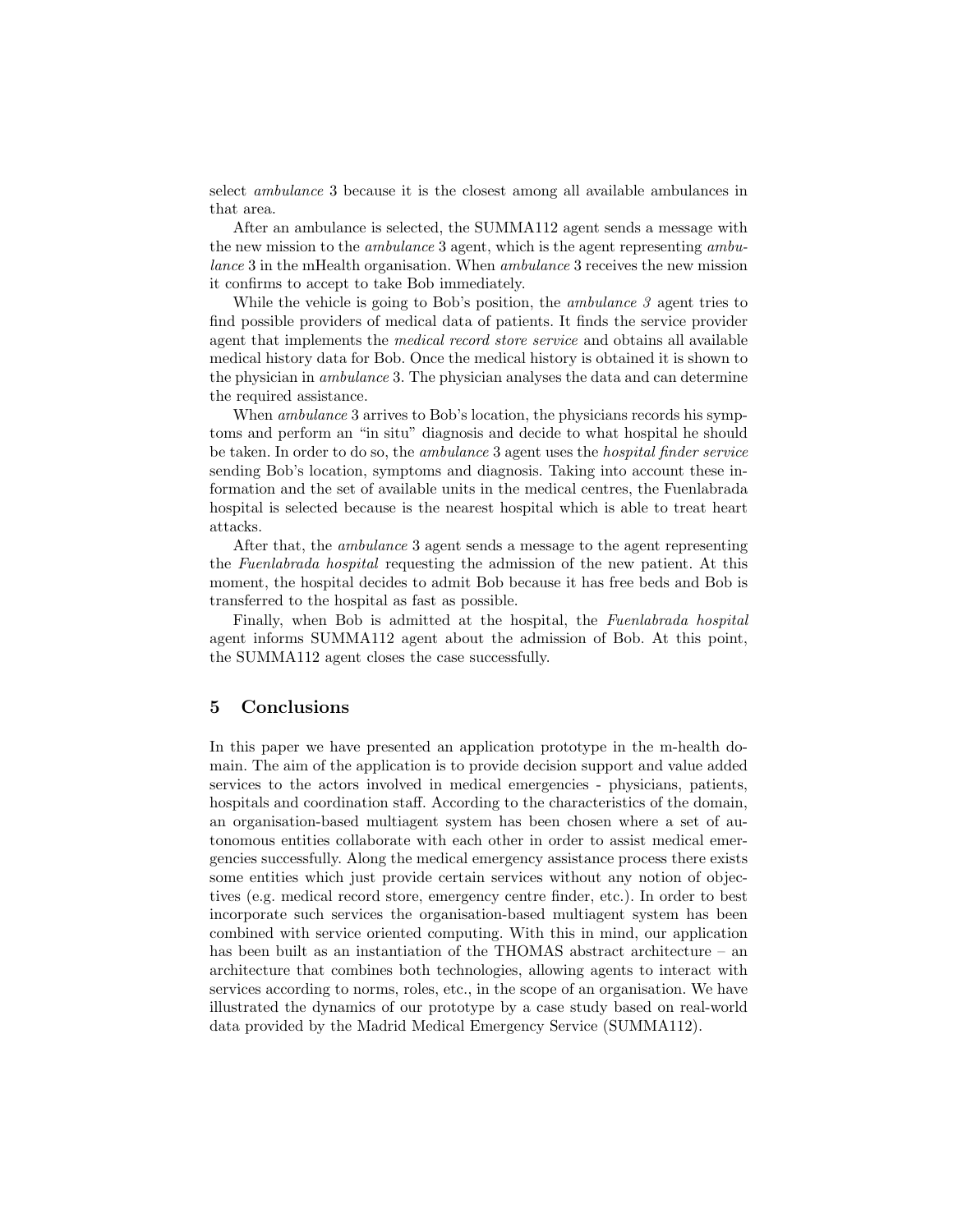Other works, such as [11], have been developed to support medical emergencies processes. In this paper, the authors deal with the problem of selecting the best ambulance to be assigned to an emergency call. They also propose a multiagent approach where each actor involved in a medical emergency event is represented through an agent in an agent society. In addition, the selection of the ambulance is carried out following an auction based mechanism and a trust model based on the past experience with the ambulances' drivers. The main difference with our work is that they focus on the problem of selecting the best ambulance supposing that the hospital is known in advance. Whereas our system intents to provide support the the actors involved in the whole process from its start (the call from a patient) to the end (the admission of the patient in a hospital). Some other work related to disaster management in general has been proposed for instance in [13] dealing with complex scenario where different teams such as polices, fire brigades, ambulances, etc. have to coordinate each other to assist emergencies. In our work we focus on medical emergencies, in a similar way to the work presented in [5], taking into account just hospitals and ambulances.

As future work we pretend to study more complex mechanisms to select the best ambulance and hospital which could optimize the global utility of the system regarding certain desirable parameters (e.g., response time and cost). These mechanisms may take into account aspects like uncovered regions, past experiences with hospitals and ambulances, etc. We would like to compare different mechanisms within different situations (from "normal" functioning to high-load situations such as multiple accidents or other large-scale disasters). In addition, we plan to extend to application in order to provide support also in other typical cases of medical emergency assistance. For instance, in the case a patient is not classified as urgent, the SUMMA112 centre could recommend to visit a hospital soon. The system could provide additional help to that patient, e.g., proposing a route to reach the closest hospital.

## References

- 1. E. Argente, V. Julian, and V. Botti. Mas modelling based on organizations. In 9th Int. Workshop on Agent Oriented Software Engineering (AOSE08), pages 1–12, 2008.
- 2. OWL based Web service ontology. http://www.daml.org/services/owl-s-/1.0.
- 3. César Cáceres, Alberto Fernández, and Sascha Ossowski. Cascom context-aware health-care service coordination in mobile computing environments. ERCIM News, (60):77–78, 2005.
- 4. César Cáceres, Alberto Fernández, Sascha Ossowski, and Matteo Vasirani. Agentbased semantic service discovery for healthcare: An organizational approach. IEEE Intelligent Systems, 21(6):11–20, 2006.
- 5. Anna Ciampolini, Paola Mello, and Sergio Storari. A multi-agent system for medical services synergy and coordination. In J. Nealon, U. Cortes, J. Fox, and A. Moreno, editors, International ECAI 2004 workshop on Agents applied in health care, pages 38–46, 2004.